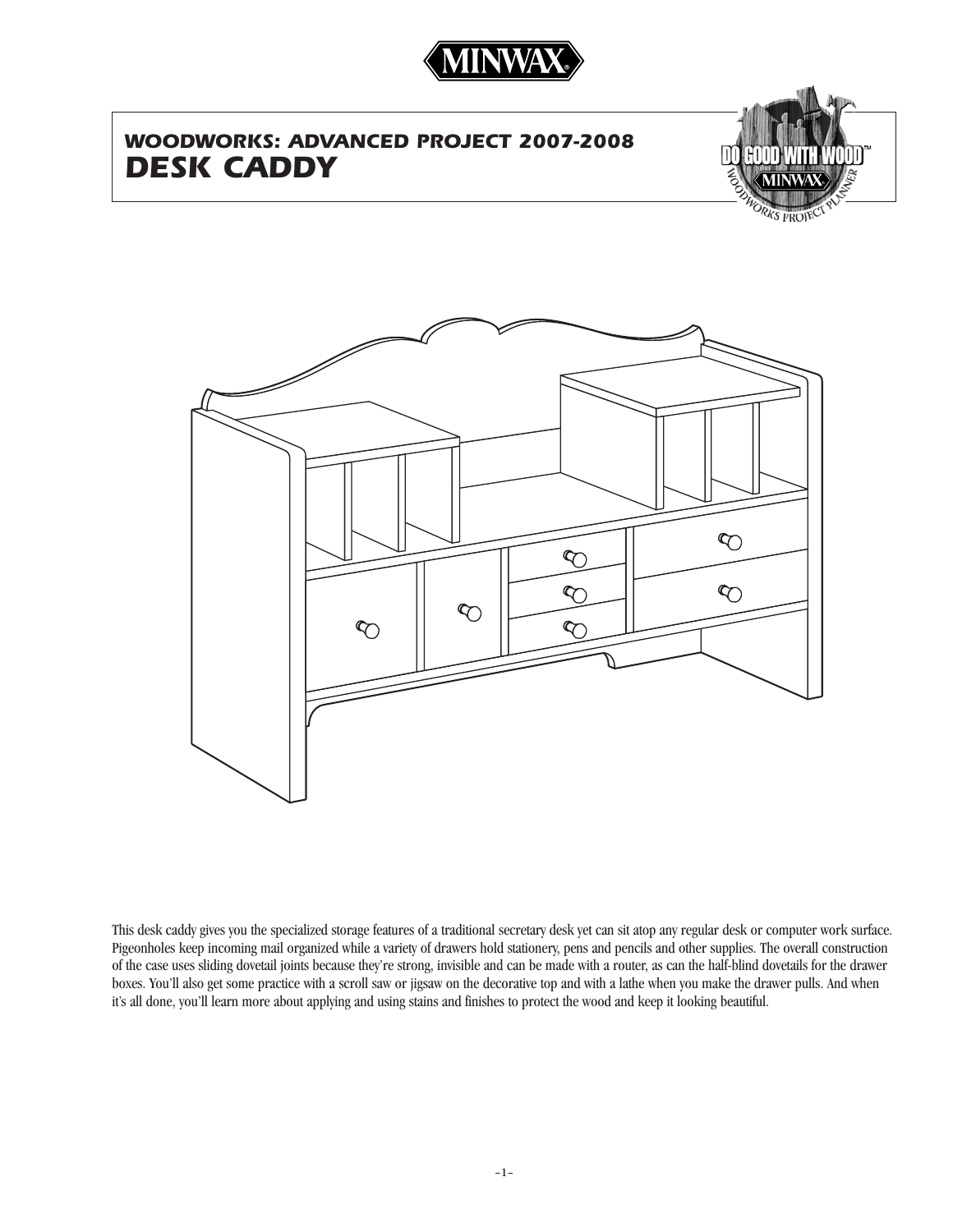### *TOOLS REQUIRED SHOPPING LIST*

#### **Hand Tools**

– Mallet

#### **Power Tools**

- Table saw with combination
- rip/crosscut blade and dado blades – Router and router table with straight-
- cutting and dovetail bits – Router fence, used for sliding dovetails
- Drill with 1" dia. Forstner bit
- Scroll saw or jigsaw
- Orbital sander

#### **Miscellaneous**

- Pencil
- Tape measure
- Safety glasses
- Carpenter's glue
- 120-, 180- and 220-grit sandpaper
- Clean, lint-free cloths
- Respirator
- Gloves for finishing
- Mineral spirits (for oil-based stains and finishes)
- Water-filled metal container with tight-fitting lid (for oil-based stains and finishes)
- Minwax® Wood Finish™ Stain Brush or other good quality, natural bristle brush (for oil-based stains and finishes)

**Recommended wood:** Cherry **Alternate wood:** Pine

| $3/4$ " x 11-1/2" cherry:    | 4 lin. ft.                |
|------------------------------|---------------------------|
| $1/2$ " x $11-1/2$ " cherry: | 14 lin. ft.               |
| $3/4$ " x 9-1/2" cherry:     | 9 lin. ft.                |
| $1/2$ " x 7-1/2" clear pine: | 8 lin. ft.                |
| 1/4" birch plywood:          | One $20''$ x $30''$ piece |

### *CUTTING LIST*

Overall Dimensions:

36"w x 10-7/8"d x 20-3/4"h

| <b>Key</b>     | Part                    | Pcs.           | <b>Material</b> | <b>Dimensions</b>                 |
|----------------|-------------------------|----------------|-----------------|-----------------------------------|
| $\mathbf{A}$   | Sides                   | $\overline{2}$ | cherry          | $3/4$ " x 10-7/8" x 18-1/2"       |
| B              | <b>Shelves</b>          | $\overline{2}$ | cherry          | $1/2$ " x 10-1/4" x 35-1/4"       |
| $\overline{C}$ | <b>Dividers</b>         | $\overline{3}$ | cherry          | $1/2$ " x 10-1/4" x 6-3/8"        |
| $\mathbf{D}$   | Pigeonhole tops         | $\overline{2}$ | cherry          | $1/2$ " x 9- $1/2$ " x 10-5/8"    |
| E              | Pigeonhole end walls    | $\overline{2}$ | cherry          | $1/2$ " x 9- $1/2$ " x 5- $1/2$ " |
| F              | Pigeonhole dividers     | 4              | cherry          | $3/8$ " x 9" x 5-1/4"             |
| G              | <b>Back slats</b>       | $\overline{3}$ | cherry          | $5/8$ " x $8$ " x $35$ "          |
| H              | Drawer A front and back | $\overline{2}$ | cherry, pine    | $1/2$ " x 5-7/8" x 6-15/16"       |
| I              | Drawer A sides          | $\overline{2}$ | pine            | $1/2$ " x 5-7/8" x 9-1/2"         |
|                | Drawer A bottom         | $\mathbf{1}$   | birch plywood   | $1/4$ " x 6-1/4" x 9-1/2"         |
| K              | Drawer B front and back | $\overline{2}$ | cherry, pine    | $1/2$ " x 5-7/8" x 4-15/16"       |
| L              | Drawer B sides          | $\overline{2}$ | pine            | $1/2$ " x 5-7/8" x 9-1/2"         |
| M              | Drawer B bottom         | $\mathbf{1}$   | birch plywood   | $1/4$ " x 4-5/8" x 9-1/2"         |
| N              | Drawer C front and back | $\overline{4}$ | cherry, pine    | $1/2$ " x 1-5/8" x 7-15/16"       |
| $\theta$       | Drawer C sides          | $\overline{4}$ | pine            | $1/2$ " x $1-5/8$ " x $9-1/2$ "   |
| $\mathbf{P}$   | Drawer C bottom         | $\overline{2}$ | birch plywood   | $1/4$ " x 7-5/16" x 9-1/2"        |
| $\overline{Q}$ | Drawer D front and back | $\overline{2}$ | cherry, pine    | $1/2$ " x 2-3/8" x 7-15/16"       |
| R              | Drawer D sides          | $\overline{2}$ | pine            | $1/2$ " x $2-3/8$ " x $9-1/2$ "   |
| S              | Drawer D bottom         | $\mathbf{1}$   | birch plywood   | $1/4$ " x 7-5/16" x 9-1/2"        |
| T              | Drawer E front and back | $\overline{4}$ | cherry, pine    | $1/2$ " x 2-7/8" x 12-7/16"       |
| U              | Drawer E sides          | $\overline{4}$ | pine            | $1/2$ " x 2-7/8" x 9-1/2"         |
| V              | Drawer E bottom         | $\overline{2}$ | birch plywood   | $1/4$ " x 11-7/8" x 9-1/2"        |
| W              | Drawer guides           | 14             | pine            | $1/4$ " x $3/4$ " x $9-3/8$ "     |
| X              | Drawer pulls            | 7              | cherry          | 3/4" dia. x 1" l (turned          |
|                |                         |                |                 | from $1 \times 1$ stock)          |

### *WOOD FINISHING PRODUCTS*

#### **Recommended Finish**

- Prep: Minwax® Pre-Stain Wood Conditioner
- Stain: Minwax® Wood Finish™ Golden Pecan

Finish: Minwax® Fast-Drying Polyurethane Semi-Gloss

### **Alternate Finish**

Prep: Minwax® Pre-Stain Wood Conditioner Stain: Minwax® Gel Stain Mahogany Finish: Minwax® Wipe-On Poly Satin or Gloss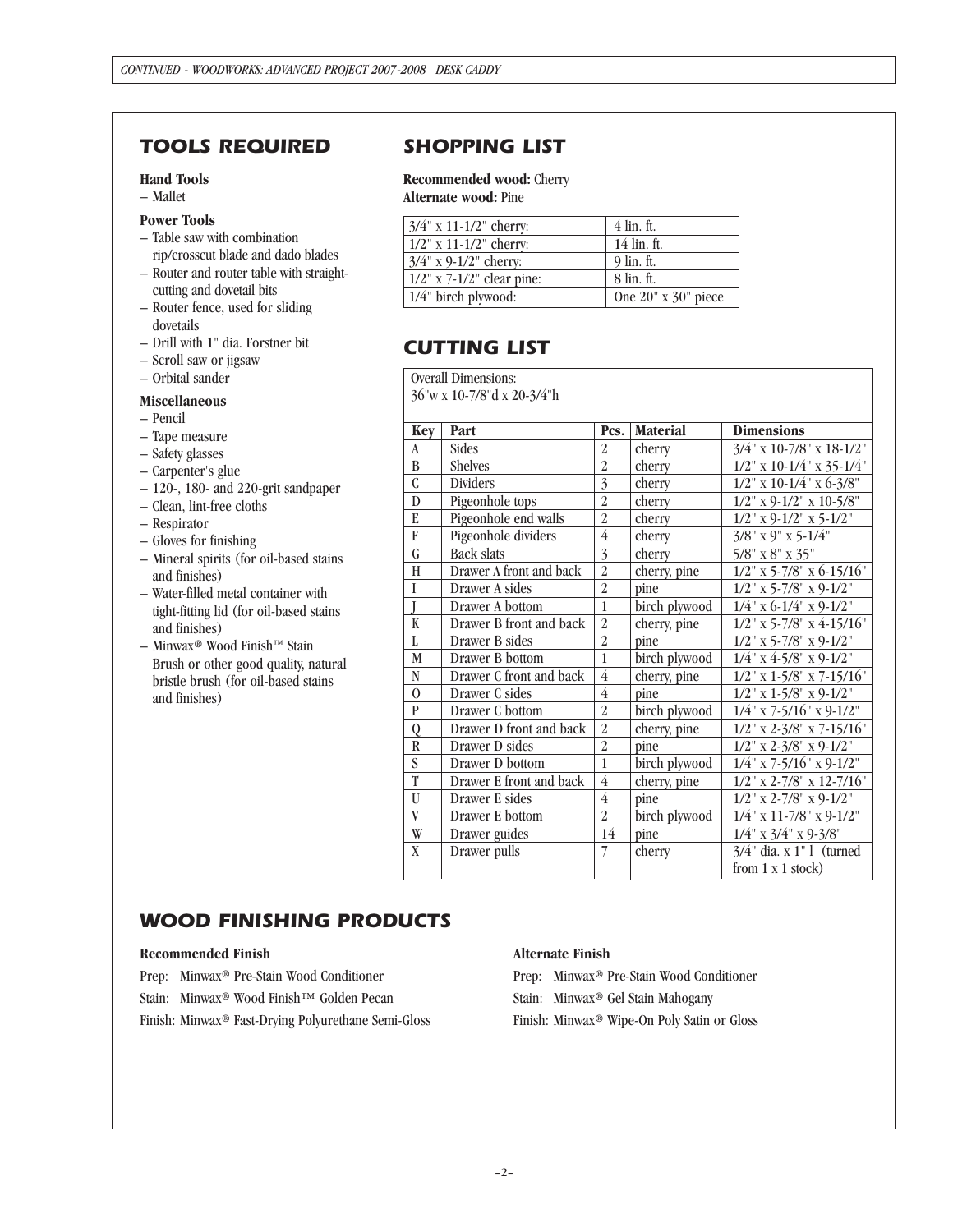### *BEFORE YOU BEGIN*

Good craftsmanship begins and ends with good work habits, so make the following steps part of your routine workshop practice. If you have any doubts or questions about how to proceed with a project, always discuss them with your shop instructor.

- Carefully and fully review plans and instructions before putting a tool to the project lumber.
- Work sensibly and safely. Wear safety goggles when doing work that creates flying chips and sawdust; wear the appropriate respirator whenever making sawdust or working with thinners or other solvents.
- At the end of every work session, clean up your shop area and put away all portable tools.

### *CUTTING AND ASSEMBLY PROCEDURE*

**1.** Start by cutting only the case parts listed on the **CUTTING LIST.** Refer to Fig. 1 for the general layout of the entire piece. Don't cut the drawer parts until the entire piece is assembled, in case there are subtle changes to the opening sizes.

*Woodworker's Tip: Before cutting parts that include half-blind dovetails, make a test piece to determine how long your jig makes the tails. Half-blind jigs do not all cut the tails to the same length, This variable will affect all the drawer parts and the pigeonhole end walls. It's safest to produce a sample half-blind joint first, then take measurements from that to determine the size of the rest of the pieces.*

**2.** Rabbet the back edges of the sides (A) to receive the back slats (G).

**3.** Lay out the sliding dovetail slots on the sides and cut them with a router that's guided by a fence (Fig. 4).

*Woodworker's Tip: After cutting the sliding dovetail sockets, note the change in depth of cut between the sides and the shelves. Then cut the tails on the ends of the shelves and slide them, partially, into their sockets. This will allow a precise socket-tosocket measurement to be taken for the dividers.*

**4.** With a table-mounted router fitted with a fence (Fig. 5), cut the sliding dovetails on the ends of the shelves (B), the dividers (C), the pigeonhole tops (D) and the pigeonhole end walls (E).

**5.** Lay out and cut the dovetail slots on the shelves (B) to receive the dividers (C).

**6.** Lay out 1/8" x 3/8" blind dados in the top face of the top shelf (B) and the bottom faces of the pigeonhole tops (D) to receive the pigeonhole dividers (F). Also cut  $1/8$ " x  $1/2$ " dados in the top face of the top shelf to receive the pigeonhole end walls (E).

**7.** Set up the half-blind dovetail jig and use the hand router to cut the dovetails in the ends of the pigeonhole tops (D) and the pigeonhole end walls (E).

**8.** To finish the drawer detailing, cut 1/4" x 1/4" dados in the drawer fronts, back and sides to receive the drawer bottoms (J, M, P, S, V).

**9.** Lay out and cut the concave curve on the front edges of the pigeonhole dividers (F).

**10.** Make the tongue-and-groove joints on the appropriate edges of the back slats (G). Test-fit the slats in the back edges of the sides and rip the bottom slat as needed to make the top slat finish 3-1/4" above the sides.

**11.** Use the grid shown in Fig. 3 to lay out the scrollwork on the topmost back slat (G). Cut the design with a scroll saw or jigsaw and sand the edge to the finished shape.

**12.** In the bottom back slat, make a 1"-high, 23"-long cutout to serve as a pass-through for electrical cords. Give the inside corners of the cutout a 1" radius. Establish the radius with a 1" Forstner bit or cut it with a scroll saw.

**13.** After finish-sanding all the parts with 180- and 220-grit sandpaper, glue and assemble the shelves, dividers, sides and back, making sure that the case is dead square. Do not glue the back slats to each other or to the case; use only the specified screws. The back slats can be used to square the case and hold it square while the glue dries. Use a damp cloth or paper towel to wipe away any excess glue as soon as it appears.

**14.** Measure the resulting drawer openings and cut the drawer parts accordingly. See Fig. 6 to determine the locations of drawers A, B, C, D and E.

**15.** Use the dovetail jig to cut the half-blind dovetails in the drawer fronts, backs and sides (Fig. 2)  $(H, I, K, L, N, O, Q, R, T, U)$ . Then set up either the router or the router table to cut the 1/4" x 3/4" slots in the drawer sides (I, L, O, R, U).

**16.** Assemble the drawers by gluing and joining the front, back and one side, slipping in the bottom and then gluing and joining the remaining side. A rubber or wooden mallet will help in tapping together the dovetails.

**17.** After waiting to let the glue set, test each drawer guide (W) in the slot with which it will be paired. Whenever the fit is too tight, sand the edge of the guide until it moves easily, but not at all loosely, through its respective slot.

**18.** Drill mounting holes in the guides. The rear hole should be horizontally elongated to allow for movement. The front hole should be vertically elongated to allow for adjustment.

**19.** Determine the locations of the drawer guides on the sides (A) and the dividers (C). Fasten the guides with #6 x 1/2" flat-head screws only, no glue.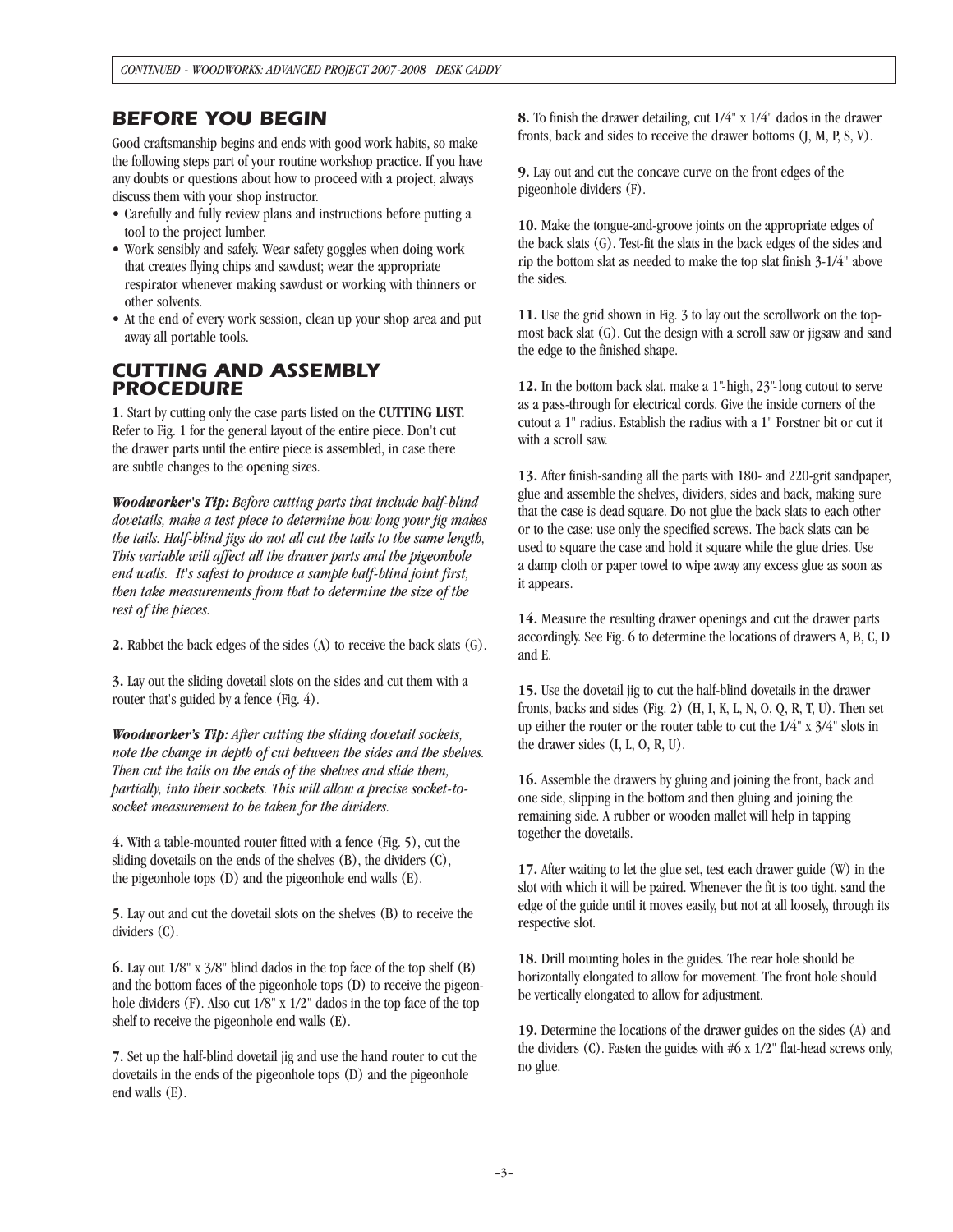**20.** Slide each drawer all the way into its respective opening. Adjust the drawer guides as needed. If necessary, plane or sand a drawer front, and possibly the sides, to produce a consistent gap between it and the case.

*Woodworker's Tip: For the best appearance, cut all the drawer fronts from the same section of wood to get continuity in the grain.*

## *STAINING AND FINISHING*

*Woodworker's Tip: Though you may be tempted to cut short your sanding, preparation and application time, don't do it. These tasks are very important steps in obtaining a high-quality finish. Remember, it is the finish, just as much as the fit and smoothness of the parts that will have great bearing on how people judge your craftsmanship. To ensure an excellent result, follow the steps listed in this section and also the instructions the finish manufacturer puts on its products.*

#### **FINISHING TIPS**

- Test the stains and finishes you are planning to use on scraps of wood. On the back of the scrap, mark the stain/finish combination and the type of wood. Allow all samples to dry thoroughly before making your final finish selection. Save your samples for quick reference on future projects.
- All stains and finishes must be allowed to dry thoroughly between coats. Remember that drying times can vary due to humidity and other climatic conditions.
- If you have some leftover stain or finish, wipe the can rim so that stain or finish in the rim won't dry out and prevent the lid from forming a tight seal.
- Brushes used for oil-based finishes must be cleaned with mineral spirits.

**21.** Finish-sand any remaining rough spots with 220-grit sandpaper. Dust off the piece and wipe it carefully with a clean, lint-free cloth lightly dampened with mineral spirits.

#### **Recommended Finish**

**22.** Apply the Minwax® Wood Finish™ you've chosen using a naturalbristle brush and a clean, lint-free cloth following the directions on the can. The brush will help you get the stain into the inside corners. Allow the Wood Finish™ to set for about 5 to 15 minutes, then wipe off any excess. To achieve a deeper color, you may apply a second coat after 4-6 hours, repeating the application directions for the first coat. Allow the stain to dry for 24 hours before applying the protective clear finish.

*Woodworker's Tip: When wiping off stain, make certain that your last wipe with the cloth goes with the grain of the wood. This way, any stain you might miss during wipe-off will be visually minimized by the wood grain.*

**23.** Apply Minwax® Fast-Drying Polyurethane following the directions on the can. Use a good quality, natural-bristle brush. Allow the first coat to dry overnight.

**24.** The next day, sand all surfaces lightly with 220-grit or finer sandpaper using with-the-grain strokes. Dust off and wipe all surfaces with a cloth lightly dampened with mineral spirits. Apply a second coat of polyurethane and set the piece aside to cure overnight.

**25.** The following day, sand all surfaces lightly with 220-grit sandpaper. Dust off and wipe the piece with a cloth lightly dampened with mineral spirits and apply the third and final coat of polyurethane.

### **Alternate Finish**

**26.** Apply the Minwax® Gel Stain you've chosen using a clean, lint-free cloth or natural-bristle brush. Follow the directions on the can. Allow the Gel Stain to set for about 3 minutes, then wipe off any excess with a clean, lint-free cloth. To achieve a deeper color, you may apply a second coat after 8 to 10 hours, repeating the application directions for the first coat. Allow the stain to dry for 24 hours before applying the finish.

*Woodworker's Tip: When wiping off stain, make certain that your last wipe with the cloth goes with the grain of the wood. This way, any stain you might miss during wipe-off will be visually minimized by the wood grain.*

**27.** Apply Minwax® Fast-Drying Polyurethane following the directions on the can. Use a good quality, natural-bristle brush. Allow the first coat to dry overnight.

**28.** The next day, sand all surfaces lightly with 220-grit or finer sandpaper using with-the-grain strokes. Dust off and wipe all surfaces with a cloth lightly dampened with mineral spirits. Apply a second coat of polyurethane and set the piece aside to cure overnight.

**29.** The following day, sand all surfaces lightly with 220-grit sandpaper. Dust off and wipe the piece with a cloth lightly dampened with mineral spirits and apply the third and final coat of polyurethane.

#### **PRODUCT SAFETY**

For your safety and the safety of those you work with, always read the safety warnings, which manufacturers print on their labels, and follow them to the letter.

**WARNING!** Removal of old paint by sanding, scraping or other means may generate dust or fumes that contain lead. Exposure to lead dust or fumes may cause brain damage or other adverse health effects, especially in children or pregnant women. Controlling exposure to lead or other hazardous substances requires the use of proper protective equipment, such as properly fitted respirator (NIOSH approved) and proper containment and cleanup. For more information, call the National Lead Information Center at 1-800-424-LEAD (in U.S.) or contact your local health authority.

**DANGER:** Rags, steel wool, other waste soaked with oil-based stains and clear finishes, and sanding residue may spontaneously catch fire if improperly discarded. Immediately place rags, steel wool, other waste soaked with this product, and sanding residue in a sealed, water-filled metal container. Dispose of in accordance with local fire regulations.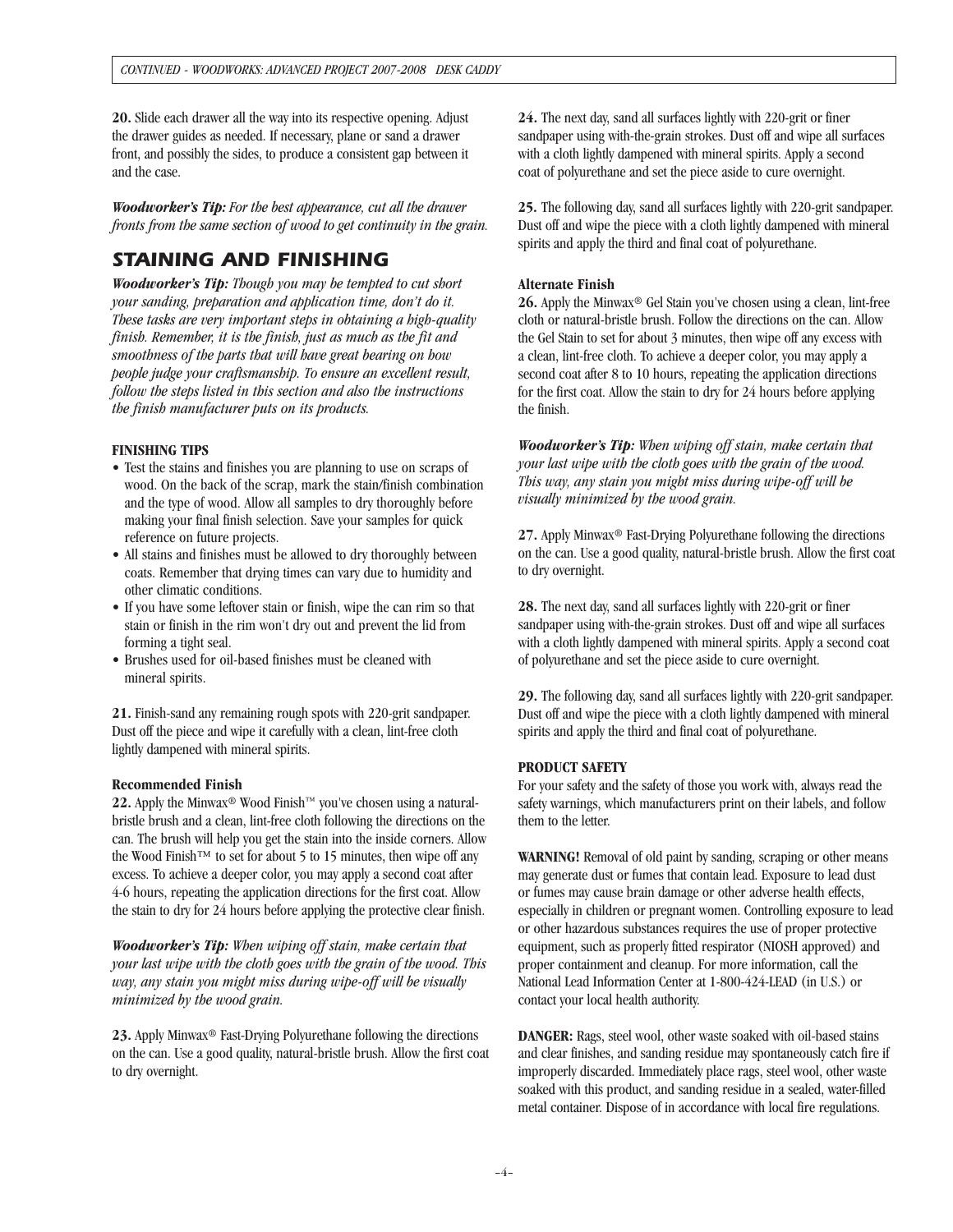#### **When using oil-based wood finishing products:**

#### **CAUTIONS: CONTAINS ALIPHATIC HYDROCARBONS.**

Contents are **COMBUSTIBLE**. Keep away from heat and open flame. **VAPOR HARMFUL.** Use only with adequate ventilation. To avoid overexposure, open windows and doors or use other means to ensure fresh air entry during application and drying. If you experience eye watering, headaches, or dizziness, increase fresh air, or wear respiratory protection (NIOSH approved), or leave the area. Avoid contact with eyes and skin. Wash hands after using. Keep container closed when not in use. Do not transfer contents to other containers for storage. **FIRST AID:** In case of eye contact, flush thoroughly with large amounts of water for 15 minutes and get medical attention. For skin contact, wash thoroughly with soap and water. In case of respiratory difficulty, provide fresh air and call physician. If swallowed, call Poison Control Center, hospital emergency room, or physician immediately.

#### **DELAYED EFFECTS FROM LONG-TERM OVEREXPOSURE.**

Contains solvents which can cause permanent brain and nervous system damage. Intentional misuse by deliberately concentrating and inhaling contents may be harmful or fatal.

**WARNING:** This product contains a chemical known to the State of California to cause cancer and birth defects or other reproductive harm.

**DO NOT TAKE INTERNALLY. KEEP OUT OF REACH OF CHILDREN.** CONFORMS TO ASTM D-4326. Contact a physician for more health information.

> This project was adapted with permission from *American Woodworker*® magazine, AW Media LLC, an affiliate of New Track Media LLC, Suite 180, 1285 Corporate Center Drive, Eagan, MN 55121. ©Copyright 1993. All rights reserved. For subscriptions call toll-free: 1-800-666-3111.

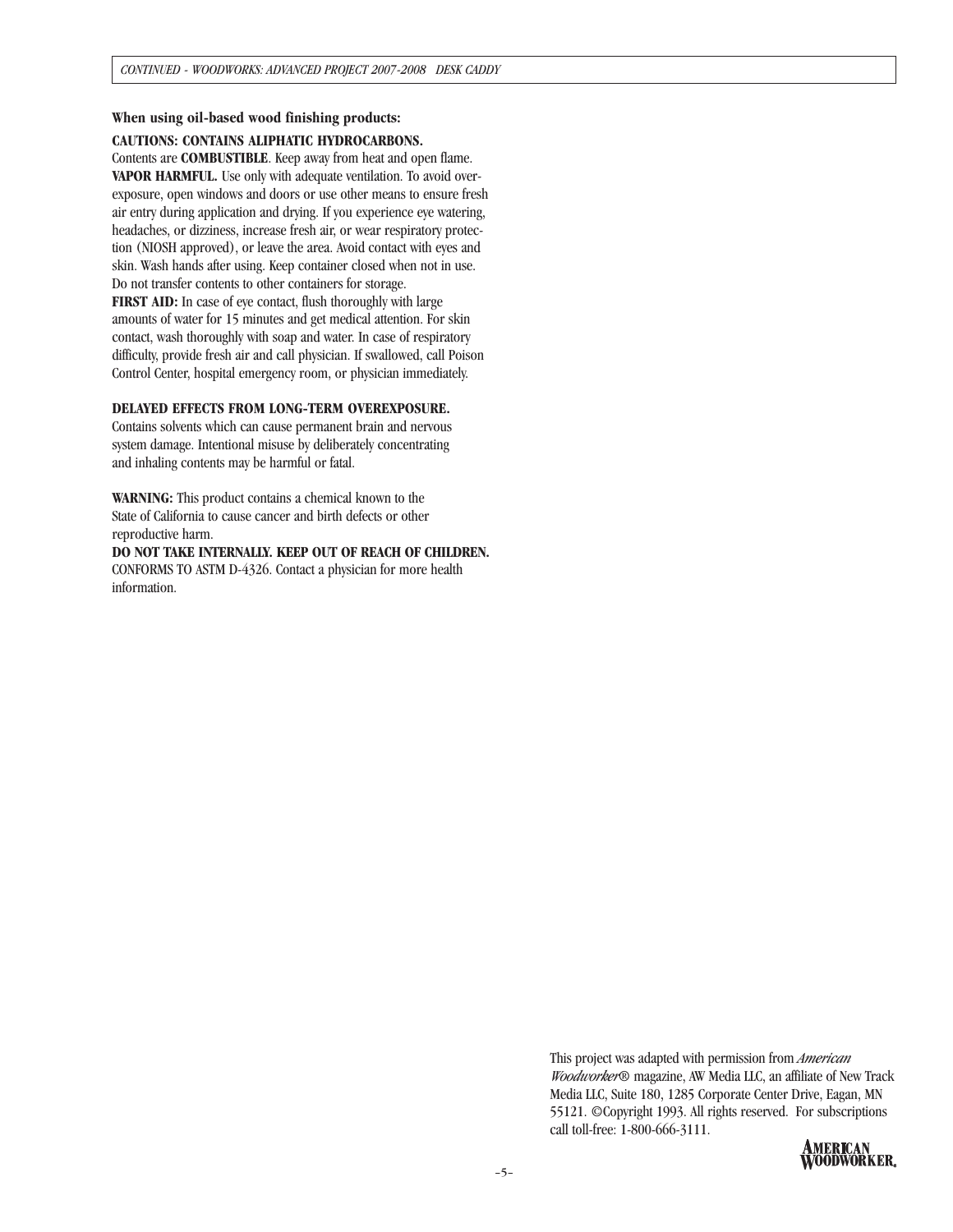### *FIG 1. DESK CADDY DETAILS*



### *FIG 2. DRAWER ASSEMBLY*

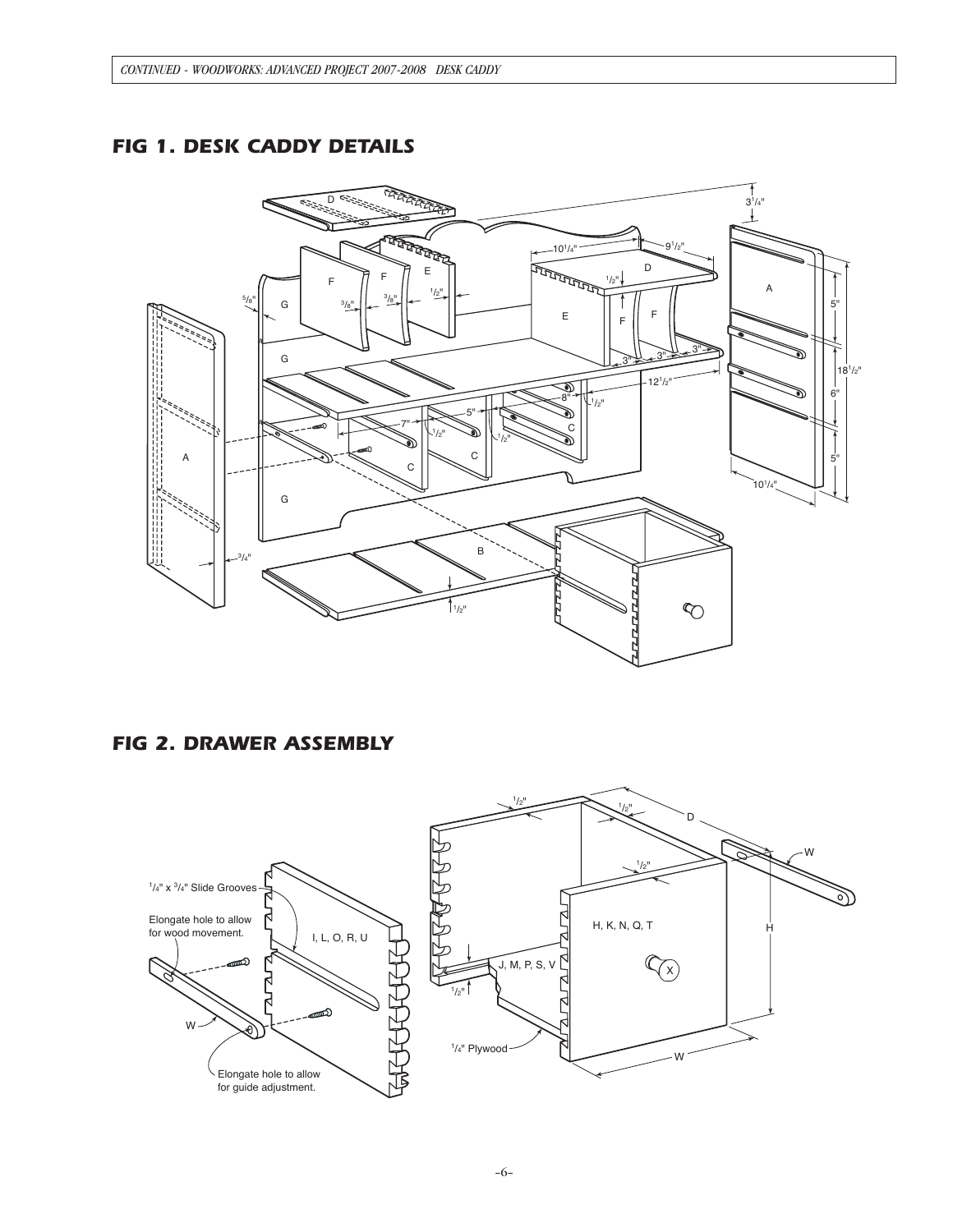

# *FIG 3. SCROLL GRID FOR TOP RAIL*

### *FIG 4. CUT SLIDING DOVETAIL GROOVE*